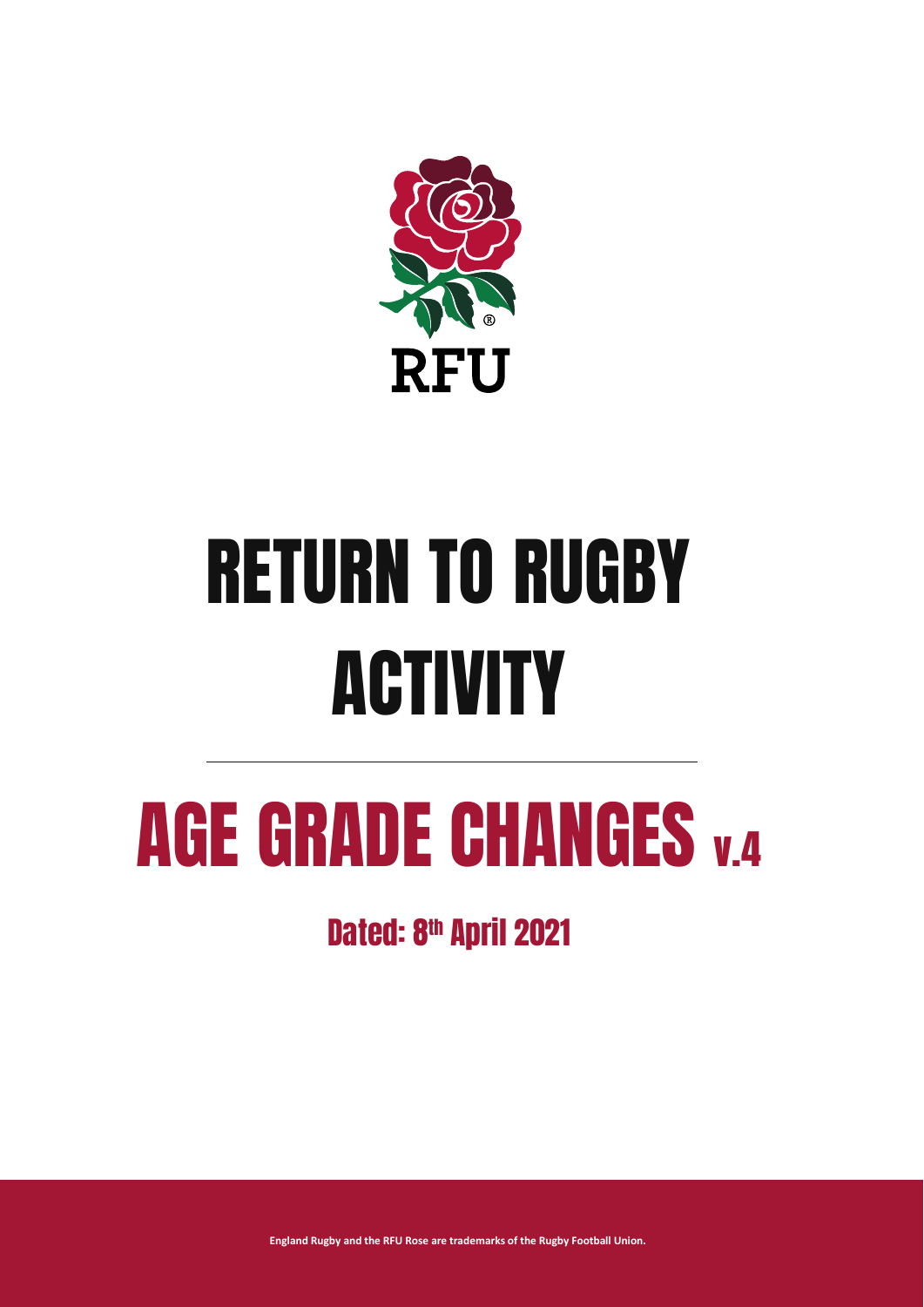## ROADMAP - AGE GRADE CHANGES (v.3 dated 8th April 2021)

The Return to Rugby Roadmap released in March 2021 includes specific changes that support the return of Age Grade Rugby to the end of the current 2020-21 season, out of season 2021 and next season 2021-22. The next 12 to 18 months is about enabling as many options as we can for players to return to rugby, while ensuring their safety remains top priority. For these and the unchanged regulations, it is critical for everyone involved in the age grade game to apply a player welfare and safety lens at all times.

#### 1. The end of the 2020-21 age grade season is extended to 31st May 2021.

This means that rugby activity is permitted during May 2021 in line with the current stage on the Return to Rugby Roadmap and guidance.

This aims to support players, clubs, schools and colleges to return to rugby activity. The priority is friendly fixtures that maximise the number of players safely getting out on a rugby pitch, rather than focus on the match result. Consideration of other sports participation and Year 11/13 academic assessments is important.

#### 2. The Age Grade out of season regulations are suspended for 2021. An RFU Age Grade Summer Activity Framework will be followed in its place.

The Summer Activity Framework is available on the **[Return to Rugby page](https://www.englandrugby.com/participation/running-your-club/coronavirus/return-to-rugby)**.

The programme to be followed will maintain the player safety/retention focus and ensure an age grade offseason period remains in 2021. For those providing activity, it will enable more match opportunities and contact skills development than a normal out-of-season. The framework covers all aspects of age grade training and playing activity (including CB, DPP and Rugby Camps) and is designed to support player safety, contact preparation and player retention.

#### 3. The shift to the next set of age group rules is delayed until 1 January 2022.

We need to ensure players and coaches do not miss vital building blocks for a safe and manageable introduction to the full contact game. The rules delay means, as an example, U9s in 2020-21 still become U10s in 2021-22 but will play U9 rules from September to December and U10 rules from January. This will also be the case throughout the boys-only age groups at U12 onwards.

Please note, all players still do move up an age group for the 2021-22 season as in any other year. The rules are the difference, not their age group.

Girls in U13, U15 and U18 multi-age bands will move as usual to that band and play those rules through 2021- 22. We are providing specific training/playing guidance for coaches working in these age group bands to ensure safe player progression and transition, throughout the summer 2021 and the 2021-22 playing season. The first element of this is available within the Summer Activity Framework on the **[Return to Rugby page](https://www.englandrugby.com/participation/running-your-club/coronavirus/return-to-rugby)**.

We will work during Spring 2021 on a plan with schools and the wider game to support players who may not have an opportunity to play rugby after Christmas.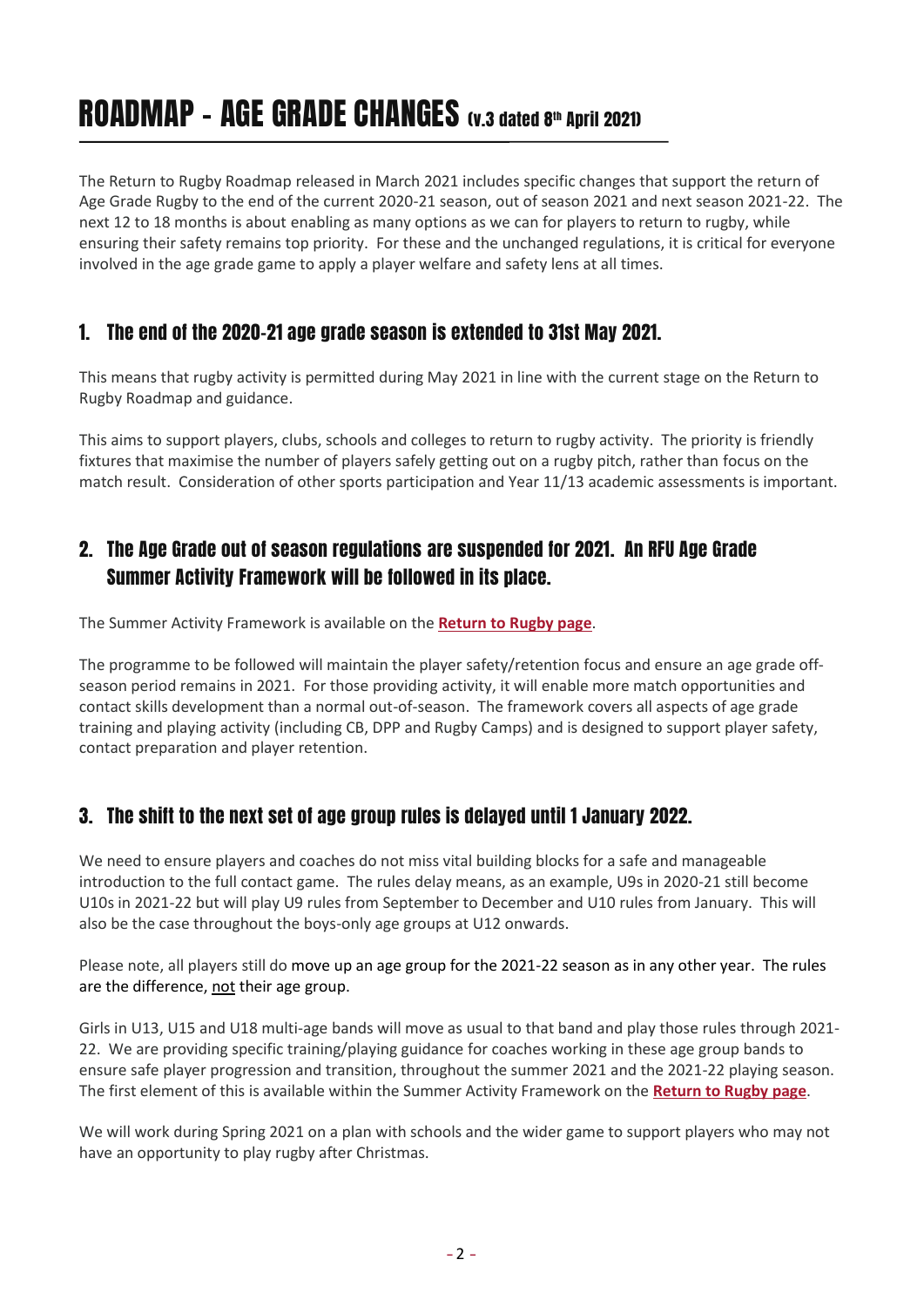#### 4. The process for 17-year-olds playing adult rugby is suspended until 1st January 2022 (except for in combined U18/19 teams).

This means that 17 year olds will not be able to play open age adult contact rugby from now until January 2022. Please use the table below for a simple reference point. This includes both male and female players and those with a previous or existing dispensation. Non-contact rugby is still permitted.

These players are at greatest safety and retention risk due to the rugby they have missed in the last 12 months. They need to train and play with their peer group to prepare them for any adult contact rugby. This will affect some clubs at adult level, but the long-term safety and participation picture outweighs the shortterm impact.

See 5. below for details of the combined U18/U19 teams changes.

## **WHAT TEAMS CAN 17 YEAR OLDS PLAY/TRAIN WITH?**



 $*$  - Only with dispensation after assessment and approval in line with Regulation 15.6

• All of the above includes:

- Both contact playing and training
- Previous, existing and new dispensations after assessment and approval in line with Regulation 15.6
- Assessment and approval process for new dispensations restarts on:
	- 1st July 2021 to play in U18/19 teams
	- 1<sup>st</sup> December 2021 to play in open age adult teams

#### 5. The regulations limiting combined teams are suspended for the 2021-22 season.

We already have the dual/triple age band teams in the girls' game. This change means if there are not enough numbers to field full sides in a single age group, boys teams can be combined either up or down one age from U12 to U18. While this will be the exception, the ability to do so provides additional retention options.

Normal combined team conditions apply:

- CB (clubs) or Head/Principal (schools/colleges) approval is required;
- No more than half the players on the pitch at any time can be from the older age;
- Matches must be played to the younger age rules.

The option of combined U18/U19 teams is included. This could help address concerns of players transitioning to open age, after little full contact rugby in the previous 18 months. The 17 year olds playing adult rugby changes have been revised to support this. The assessment and approval process can be followed to gain dispensation to play in an U18/U19 combined team from the start of the 2021-22 season.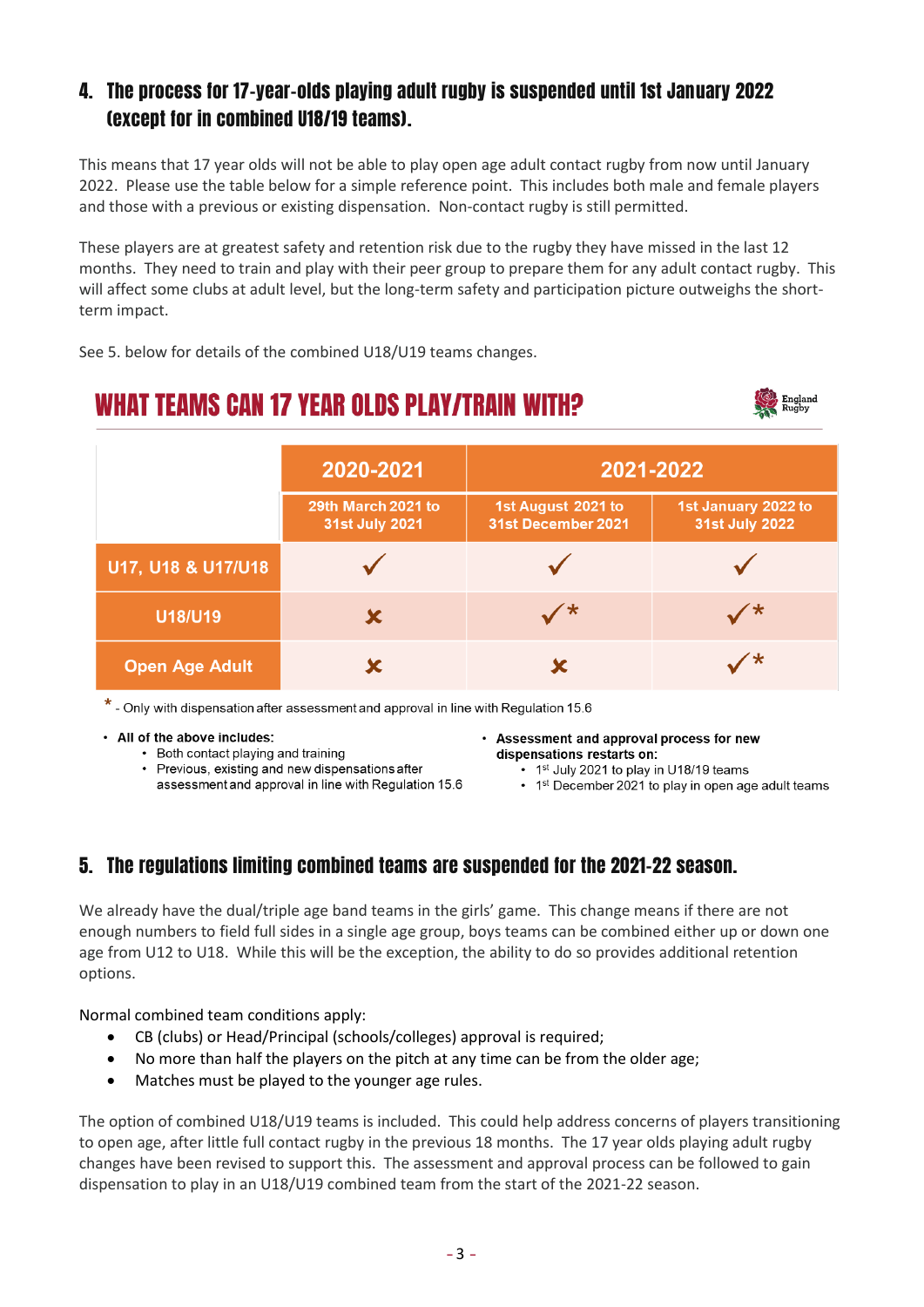Please note, that combining team regulations involve whole groups of players in defined circumstances. This is different from playing up and down regulations, which are about individual players in defined circumstances.

The following tables show the combined teams that male and female players in the U16 to U19 bracket will be able to train/play in through 2021-22 and where the dispensation for 17 year olds aligns.

#### WHAT COMBINED TEAMS FEMALE PLAYERS WILL BE ABLE TO PLAY IN England<br>Rugby



# Playing Up & Down for individual players remains as per Reg 15.3, 15.4 & 15.5

\*\* Subject to in-season & out-of-season protocols and regulations

## WHAT COMBINED TEAMS MALE PLAYERS WILL BE ABLE TO PLAY IN





# Playing Up & Down for individual players remains as per Reg 15.3, 15.4 & 15.5

\*\* Subject to in-season & out-of-season protocols and regulations

#### Additional Age Grade Information: